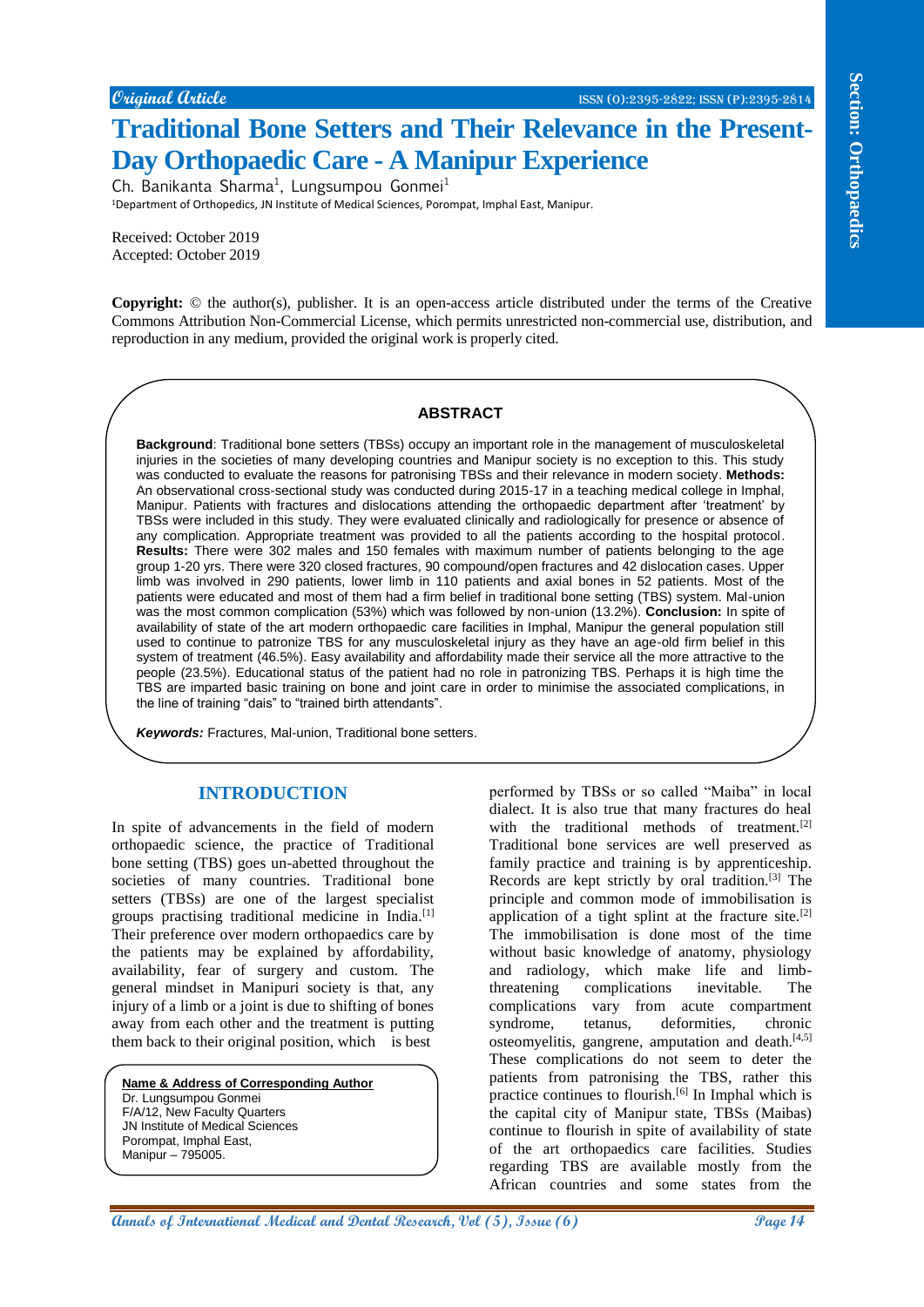## **Sharma & Gonmei; Traditional Bone Setters and Their Relevance in the Present-Day Orthopaedic Care**

#### **Objectives**:

## **MATERIALS AND METHODS**

#### **RESULTS**

|                                                                                                                                                     |  | Table 1: Distribution of study-subjects by    |              |  |              |  |
|-----------------------------------------------------------------------------------------------------------------------------------------------------|--|-----------------------------------------------|--------------|--|--------------|--|
|                                                                                                                                                     |  | background characteristics and type of injury |              |  |              |  |
| $(n=452)$                                                                                                                                           |  |                                               |              |  |              |  |
| $\mathbf{r}$ , $\mathbf{r}$ , $\mathbf{r}$ , $\mathbf{r}$ , $\mathbf{r}$ , $\mathbf{r}$ , $\mathbf{r}$ , $\mathbf{r}$ , $\mathbf{r}$ , $\mathbf{r}$ |  |                                               | $\mathbf{r}$ |  | $\mathbf{r}$ |  |

|                                                                                       | Orthopaedic Care                                                                                |                   |                      |  |  |
|---------------------------------------------------------------------------------------|-------------------------------------------------------------------------------------------------|-------------------|----------------------|--|--|
| mainland of India, but are hardly available from the<br>north-eastern of the country. | graduates (20%). There were 320 cases of closed<br>fractures, 90 cases of open fractures and 42 |                   |                      |  |  |
|                                                                                       | dislocations. The main reasons for availing the                                                 |                   |                      |  |  |
| Objectives:                                                                           | service of traditional bone setters were socio-                                                 |                   |                      |  |  |
| The present study was conducted to ascertain the                                      | cultural belief (46.5%), easy affordability (23.5%),                                            |                   |                      |  |  |
| type of complications of traditional bone setting                                     | influence by relatives/friends (18%) and fear of                                                |                   |                      |  |  |
| and also to explore the factors that contributed to                                   | surgery $(12\%)$ . [Table 1]                                                                    |                   |                      |  |  |
| continued prevalence of TBS thereby compelling                                        |                                                                                                 |                   |                      |  |  |
| the patients to continue thronging to these TBSs.                                     | <b>Table</b><br>1:<br><b>Distribution</b>                                                       | of                | study-subjects<br>by |  |  |
| <b>MATERIALS AND METHODS</b>                                                          | background characteristics and type of injury<br>$(n=452)$                                      |                   |                      |  |  |
|                                                                                       | <b>Background characteristics</b><br>Age $(in yrs)$                                             | <b>Number</b>     | Percentage           |  |  |
| An observational cross-sectional study<br>was                                         | $1 - 20$                                                                                        | 280               | 62%                  |  |  |
| conducted during the period of March 2015 to                                          | 20-40                                                                                           | 100               | 22%                  |  |  |
| March 2017 in the Department of Orthopaedics,                                         | $40 - 60$                                                                                       | 50                | 11%                  |  |  |
| Jawaharlal Nehru Institute of Medical Sciences,                                       | 60 & above                                                                                      | 22                | 5%                   |  |  |
|                                                                                       | Gender                                                                                          |                   |                      |  |  |
| Imphal,<br>Manipur.<br>All<br>patients<br>attending                                   | Male<br>$\bullet$                                                                               | 302<br>150        | 66.8%<br>33.2%       |  |  |
| orthopaedic OPD or emergency services of JNIMS                                        | Female<br>$\bullet$<br><b>Educational Status</b>                                                |                   |                      |  |  |
| during this two years' study period after initial                                     | Illiterate/under matric                                                                         | 62                | 13.7%                |  |  |
| manipulation by TBSs were included in this study.                                     | Undergraduate<br>$\bullet$                                                                      | 300               | 66.3%                |  |  |
| Patients with fractures or dislocations coming                                        | Graduate and above<br>$\bullet$                                                                 | 90                | 20%                  |  |  |
| directly to the hospital were excluded from the                                       | Type of injury                                                                                  |                   |                      |  |  |
| study. Patients with associated spinal, abdominal,                                    | Simple fracture                                                                                 | 320               | 70.5%                |  |  |
| thoracic and intracranial injuries were<br>also                                       | Compound fracture<br>$\bullet$                                                                  | 90                | 20%                  |  |  |
| excluded from the study.                                                              | Dislocation                                                                                     | 42                | 9.5%                 |  |  |
| After obtaining verbal informed consent, data were                                    | Site of Injury                                                                                  | 290               | 64%                  |  |  |
| collected by using a semi-structured interview                                        | Upper Limb<br>Lower limb<br>$\bullet$                                                           | 110               | 24.5%                |  |  |
| schedule. Socio-demographic backgrounds of the                                        | Axial<br>$\bullet$                                                                              | 52                | 11.5%                |  |  |
| patients were collected. After it, observations were                                  | (vertrebrae/pelvis)                                                                             |                   |                      |  |  |
| made of the methods and materials used in                                             | Reasons for going to TBSs                                                                       |                   |                      |  |  |
| reduction and immobilisation of the fractures by                                      | Belief in TBS                                                                                   | 210               | 46.5%                |  |  |
| the TBSs, presence of complications like blisters or                                  | Financial reasons                                                                               | 106               | 23.5%                |  |  |
| mal-union,<br>ulcers,<br>non-union,<br>ischaemic                                      | Influence of                                                                                    | 82                | 18%                  |  |  |
| contractures, gangrene or any other complications.                                    | relatives/friends<br>Fear of surgery<br>$\bullet$                                               | 54                | 12%                  |  |  |
| Note was also made of the patient and family                                          |                                                                                                 |                   |                      |  |  |
|                                                                                       | All the study-subjects were found to have at least a                                            |                   |                      |  |  |
| members' level of satisfaction with the treatment                                     |                                                                                                 |                   |                      |  |  |
| provided by the TBSs. The patients were also                                          | complication, either major or minor because of the                                              |                   |                      |  |  |
| enquired about the details of their contacts who                                      | TBS treatment. The most frequently observed                                                     |                   |                      |  |  |
| guided them to the TBS and reasons for going to                                       | complications were mal-union (240; 53%), soft                                                   |                   |                      |  |  |
| TBS instead of modern doctor. Finally, all the                                        | tissue infection $(64; 14.1\%)$ and non-union $(60;$                                            |                   |                      |  |  |
| patients<br>examined<br>clinically<br>were<br>and                                     | 13.2%). Other complications observed were                                                       |                   |                      |  |  |
| radiologically for fractures or dislocations and                                      | neglected dislocation, ischaemic contracture,                                                   |                   |                      |  |  |
| resultant complications due to treatment by the                                       | chronic osteomylitis and gangrene. [Table 2]                                                    |                   |                      |  |  |
| TBSs. Appropriate conservative or operative                                           |                                                                                                 |                   |                      |  |  |
|                                                                                       |                                                                                                 |                   |                      |  |  |
| treatments were then provided to all the patients as                                  | Table 2: Complications due to TBS treatment                                                     |                   |                      |  |  |
| per the existing hospital protocol.                                                   | $(n=452)$ .                                                                                     |                   |                      |  |  |
| Data collected were entered and analyzed by using                                     | Complication                                                                                    | <b>Number</b>     | Percentage           |  |  |
| SPSSv22. Only descriptive statistics like mean and                                    | Mal-union                                                                                       | 240               | 53%                  |  |  |
| proportions were used for data presentation.                                          | Non-union                                                                                       | 60                | 13.2%                |  |  |
|                                                                                       | Ichaemic contracture                                                                            | 22                | 4.8%                 |  |  |
|                                                                                       | Gangrene                                                                                        | 10                | 2.2%                 |  |  |
| <b>RESULTS</b>                                                                        | Neglected dislocation                                                                           | 42<br>64          | 9.2%<br>14.1%        |  |  |
|                                                                                       | Soft tissue infection<br>Chronic osteomyelits                                                   | 14                | 3%                   |  |  |
| Completed data sets could be collected from a total                                   |                                                                                                 |                   |                      |  |  |
| of 452 patients. This comprised of 330 males                                          |                                                                                                 |                   |                      |  |  |
| (66.8%) and 122 females (33.2%) having fractures                                      |                                                                                                 | <b>DISCUSSION</b> |                      |  |  |
| and/or dislocations (290 upper limb, 110 lower                                        |                                                                                                 |                   |                      |  |  |
| limb and 52 axial bones). Maximum patients were                                       | Traditional Bone Setters (Maibas) still command                                                 |                   |                      |  |  |
| from the age group of 1-20 years numbering 280                                        | attention of a good number of patients with                                                     |                   |                      |  |  |
| (62%). Majority of the patients (300; 66.3%) were                                     | musculoskeletal injuries in Manipur. The idea of                                                |                   |                      |  |  |
| under-graduates and 90 patients were post                                             | TBS being the answer to all bone and joint injuries                                             |                   |                      |  |  |

| Table 2: Complications due to TBS treatment |               |                   |  |  |  |  |  |  |
|---------------------------------------------|---------------|-------------------|--|--|--|--|--|--|
| $(n=452)$ .                                 |               |                   |  |  |  |  |  |  |
| Complication                                | <b>Number</b> | <b>Percentage</b> |  |  |  |  |  |  |
| Mal-union                                   | 240           | 53%               |  |  |  |  |  |  |
| Non-union                                   | 60            | 13.2%             |  |  |  |  |  |  |
| Ichaemic contracture                        | 22            | 4.8%              |  |  |  |  |  |  |
| Gangrene                                    | 10            | 2.2%              |  |  |  |  |  |  |
| Neglected dislocation                       | 42            | 9.2%              |  |  |  |  |  |  |
| Soft tissue infection                       | 64            | 14.1%             |  |  |  |  |  |  |
| Chronic osteomyelits                        | 14            | 3%                |  |  |  |  |  |  |

#### **DISCUSSION**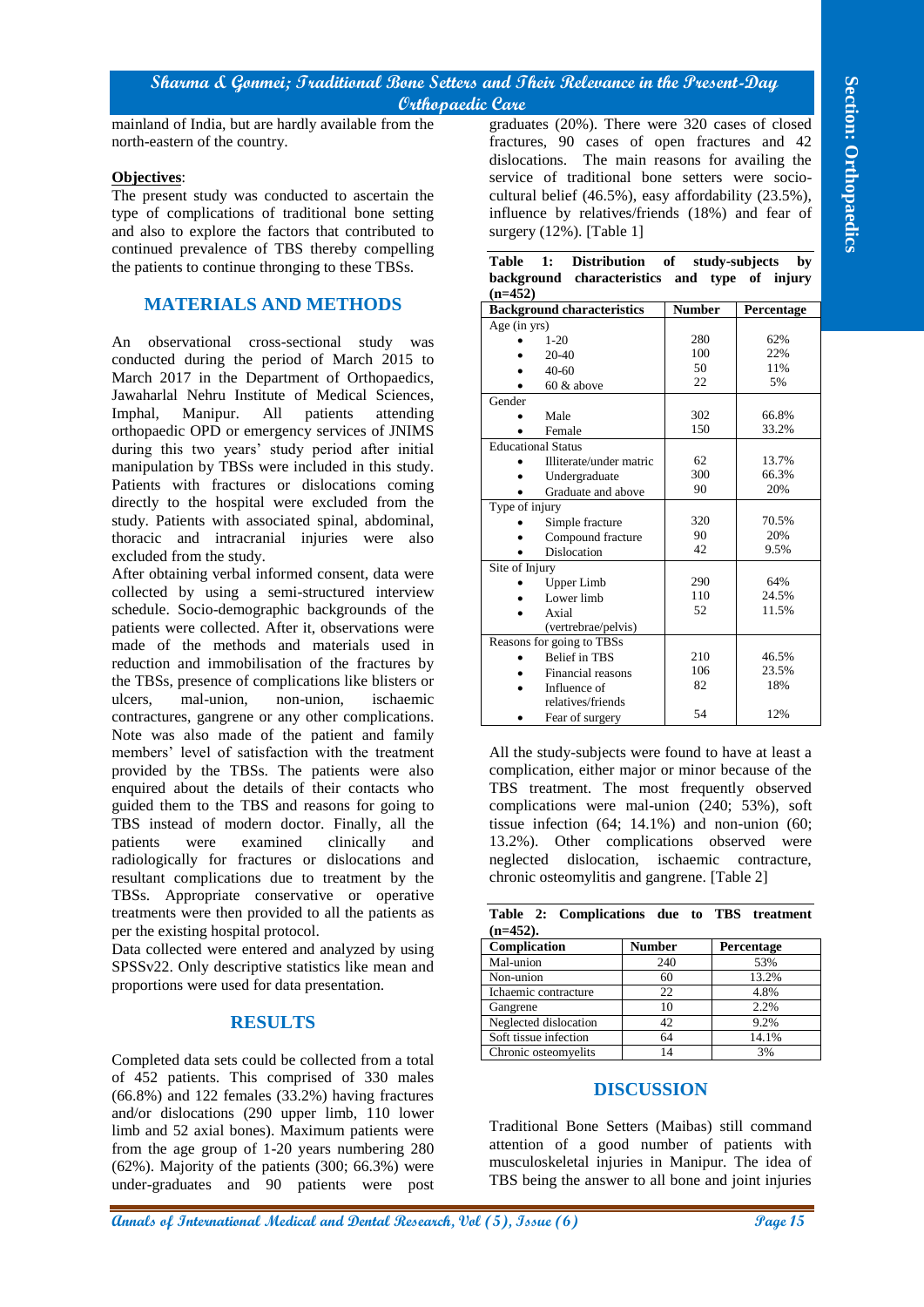## **Sharma & Gonmei; Traditional Bone Setters and Their Relevance in the Present-Day Orthopaedic Care**

An international of **Page 16 Conseil in the section and Section and Section and Section 2013**<br> **And Conseil in the section and Section 2013 Conseil in the section and Section 2013 Conseil in the section and Section** is still well embedded in the psyche of society at large. In this study, majority of the patients were below 20 years of age and any functional impairment in this age-group directly affects the productivity of the society. The preponderance among this young age-group, as found out from the current study, is slightly different from earlier studies done by Manjunatha V et al in a southern state in India and studies done abroad by Odatuwa-Omagbuni DO et al, OlaOlorun DA et al and Onyemachi NOC et al in Nigeria where the mean age of the patients ranged from  $30-50$ .<sup>[7-10]</sup> Male preponderance as found out in the current study in comparable to all earlier findings from studies done everywhere. This suggests that young males are more adventurous and engage in injury prone activities. Educational status of the patients in this group suggests that even educated people still patronise the traditional bone setters. This study is in contradiction to the idea that poverty and illiteracy are the important causes that make the patients patronise the traditional bone setters in the common mass.[11]

Mal-union (53%) was the most common complication in this series followed by soft tissue infection (14%). This finding is in accordance to all research publications available.<sup>[7-9,11,12]</sup> Complications like gangrene, ischaemic contracture and neglected dislocations were also encountered, although there was no case of amputation in this study.

Most of the TBS use bamboo splints after application of a paste made of herbs or tree leaves over the fracture site. It was also observed during this study that the TBSs used to splint the injured part of the limb leaving the adjacent joints free to move.

It was also observed that generally people harbour a false assumption that a visit to an orthopaedic surgeon automatically means a surgical treatment which will lead to some complications. A rare complication following orthopaedic procedure that might have taken place long time back is taken as an example time and again. This phobic psychology encourages many limb injury cases to approach TBS for non surgical managements.  $[14,15]$ Among various reasons for patronizing TBSs cited by the patients belief in TBS was the major reason followed by financial reasons. The various reasons as found out from the current study are more or less comparable with findings of studies done before elsewhere.[7,10,12]

Here at this juncture, it is important to note that Dada AA et al from their review of existing published articles found that, training of the traditional bonesetters by the orthodox practitioners could lead to improvement in their performance.<sup>[16]</sup> The exclusion of serious patients having comorbidity from the present study might have slightly changed the estimates concerning the socio-demographic pattern and prevalence of the different types of the injuries and complications. But there is no specific reason to conclude that this would be a big issue in the current study finding.

## **CONCLUSION**

Traditional bone setters will continue to exist in our society for some time to come. Education and social awareness among the general population is the need of the hour to avail the services of qualified health care provider in cases of bone and joint injuries and also highlight the disastrous outcome of treatment by untrained TBSs. This study conducted to evaluate the reasons for patronising the TBS and associated complications following treatment by TBSs threw up some important facts. It is the age-old belief on TBS and financial involvement in modern orthopaedic care that make the patients patronize the TBS and educational status of the patient has nothing to do with their preference of TBSs over modern orthopaedic care. Perhaps it is pertinent now to impart basic training on bone and joint care to these traditional bone setters in order to minimise the associated complications, in the line of training "dais" to become trained birth attendants.

#### **REFERENCES**

- 1. Shankar D. Traditional Bone Setting. Planning Commission Report on Health Systems. Available from: http://planningcomission.nic.in/reports/sereport/ser/seeds/see d\_health pdf. Accessed on 15 Mar 2017.
- 2. Eshela M. The prevention of traditional bone setter's gangrene. J Bone Joint Surg Br 2005;87:102-3.
- 3. Onuminya JE. The role of traditional bone setters in primary fracture care in Nigeria. S Afr Med J 2004 Aug;94(8):652-8.
- 4. Omolulu B, Ogunlade SO, Alonge TO. The complications seen from the treatment by traditional bone setters. West Afr J Med 2002 Oct-Dec;21(4):335-7.
- 5. Bickler SW, Sanno-Duanda B. Bone setter's gangrene. J Paediatr Surg 2000 Oct; 35(10):1431-3.
- 6. Thanni LO. Factors influencing patronage of traditional bone setters. West Afr J Med. 2000 Jul-Sep;19(3):220-4.
- 7. Manjunatha V. Patronizing traditional bone setters and its complications – A study in Bengalore. IOSR J Evol Med Dent Sc 2016 June;15(6):125-30.
- 8. Odatuwa-Omagbuni DO, Adiki TO, Elachi IC, Bafor A. Traditional bone setting treatment of musculoskeletal injuries: experience in a private setting in Warri, South-South Nigeria. Pan Afr Med J 2018;30:189.
- 9. OlaOlorun DA, Oladiran IO, Adeniran A. Complications of fracture treatment by traditional bone settersin South West Nigeria. Family Practice 2001;18(6):635-7.
- 10. Onymachi NOC, Lasebikan OA, Elachi IC, Popoola SO, Oluwadiya KS. Patronage of traditional bone setters in Makurdi, North Central Nigeria. Patient Preference and Adherence 2015 Feb;9:275-9.
- 11. Callistus KB, Alhassan A, Issahaku M. Fracture complications after treatment by traditional bone setters in Norther Ghana. Applied Sc Res 2013;4(6):207-11.
- 12. Waqar A, Shah, Ashfaq A, Sauda A. Traditional bone setters: Frequency of complications with treatment by